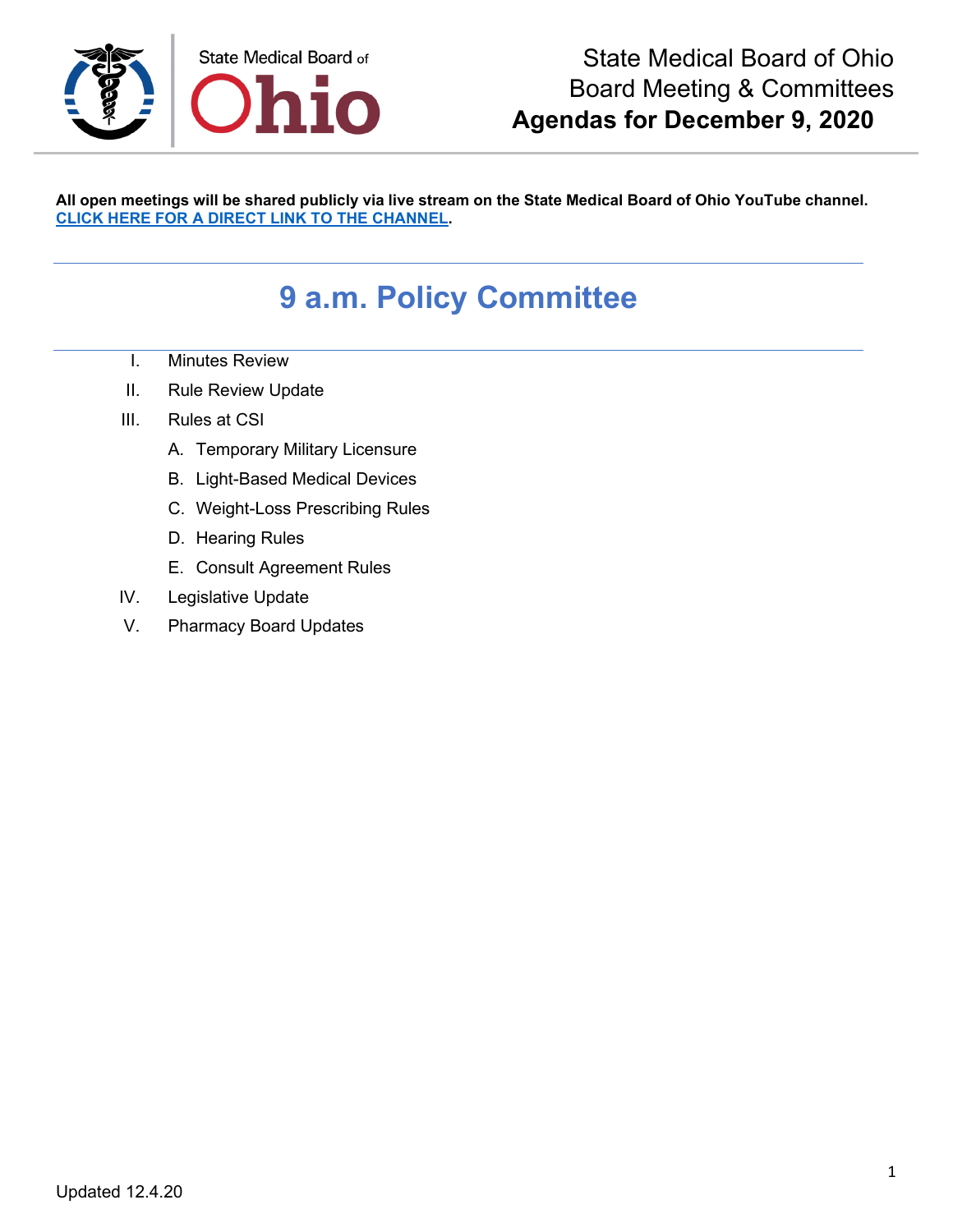

## **10 a.m. Board Meeting**

- I. ROLL CALL
- II. MINUTES REVIEW
- III. REPORTS AND RECOMMENDATIONS (R&Rs)
	- A. Shawn Mark Henry, D.O.
		- 1. Request to Address
	- B. Kimberly O'Connor, L.M.T.
	- C. Derek Kurt Urban, M.D.
		- 1. Objections
		- 2. Request to Address
- IV. PROPOSED FINDINGS AND PROPOSED ORDERS (PFPOs)
	- A. Caroline Bialke
- V. FINDINGS, ORDERS AND JOURNAL ENTRIES (FOJEs)
	- A. Karen Alice Clemency, M.D.
	- B. Jessica N. Collins, M.T.
	- C. Kristie Fry, M.T.
	- D. Breanna N. Hilton
	- E. Timothy Scott Kress, M.D.
	- F. Sophat Lort, M.T.
	- G. Margaret M. Paparella, M.T.
	- H. Holland J. Stuart
	- I. Sylvia M. Zavala, R.C.P.
- VI. EXECUTIVE SESSION
- VII. SETTLEMENT AGREEMENTS
- VIII. CITATIONS
- IX. OPERATIONS REPORT
- X. ELECTION OF OFFICERS
- XI. RULES & POLICIES
	- A. Rules for Adoption
- XII. COMMITTEE BUSINESS